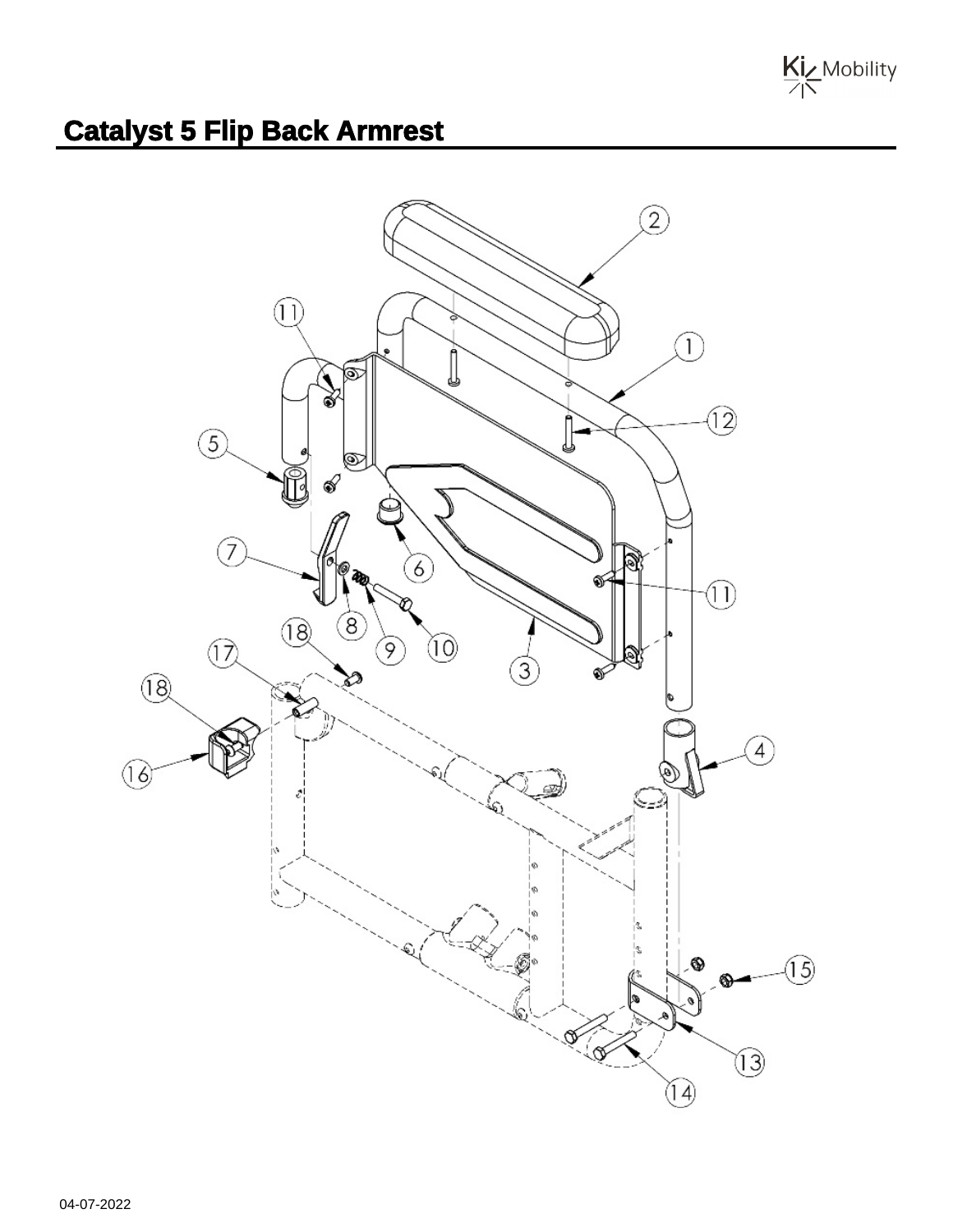If retrofitting to Flip Back Armrests, please note the following: <p>

New front frames are required <p>

If One Arm Drive is present, a new drive shaft may be required. In addition to a new drive shaft, order the corresponding hardware kit: 109438 for Blade Style One Arm Drive, 503433 for Hex Style One Arm Drive or 112898 for Quick Release Style One Arm Drive  $-p$ 

Extended wheellock clamps may be needed

| <b>Item Number</b>                                | <b>Part Number</b> | <b>Description</b>                                                      | Quantity    | <b>Retail</b> |
|---------------------------------------------------|--------------------|-------------------------------------------------------------------------|-------------|---------------|
| 1a, 2a, 3b, 4 -<br>12, 13, 14, 15,<br>16a, 17, 18 | 502259             | Armrest Flip Back w/ Receiver and Bracket Kit<br>Left Desk CAT5         |             | \$163.29      |
| 1c, 2a, 3a, 4 -<br>12, 13, 14, 15,<br>16b, 17, 18 | 502260             | Armrest Flip Back w/ Receiver and Bracket Kit<br><b>Right Desk CAT5</b> | 1           | \$163.29      |
| 1b, 2b, 3b, 4 -<br>12, 13, 14, 15,<br>16a, 17, 18 | 502261             | Armrest Flip Back w/ Receiver and Bracket Kit<br>Left Full CAT5         | 1           | \$163.29      |
| 1d, 2b, 3a, 4 -<br>12, 13, 14, 15,<br>16b, 17, 18 | 502262             | Armrest Flip Back w/ Receiver and Bracket Kit<br><b>Right Full CAT5</b> | 1           | \$163.29      |
| 1b, 1d, 2a, 3a,<br>$3b, 4 - 12, 13,$<br>$14 - 18$ | 502281             | Armrest Flip Back w/ Receiver and Bracket Kit<br><b>PAIR Desk CAT5</b>  | 1           | \$326.57      |
| 1b, 1d, 2b, 3a,<br>3b, 4 - 12, 13,<br>$14 - 18$   | 502282             | Armrest Flip Back w/ Receiver and Bracket Kit<br>PAIR Full CAT5         | 1           | \$326.57      |
| 1a, 2a, 3b, 4 -<br>$12 \overline{ }$              | 500734             | Armrest Assembly Std Flip Back Desk Left CAT                            | $\mathbf 1$ | \$146.38      |
| 1c, 2a, 3a, 4 -<br>12                             | 500735             | Armrest Assembly Std Flip Back Desk Right CAT                           | 1           | \$146.38      |
| $1b, 2b, 3b, 4 -$<br>12                           | 500736             | Armrest Assembly Std Flip Back Full Left CAT                            | 1           | \$146.38      |
| 1d, 2b, 3a, 4 -<br>12                             | 500737             | Armrest Assembly Std Flip Back Full Right CAT                           | 1           | \$146.38      |
| 13, 14, 15                                        | 502252             | Armrest Flip Back Bracket Kit CAT5                                      | 1           | \$13.31       |
| 16a, 17, 18                                       | 502253             | Armrest Flip Back Receiver Kit Left CAT                                 | 1           | \$16.93       |
| 16b, 17, 18                                       | 502254             | Armrest Flip Back Receiver Kit Right CAT                                | 1           | \$16.93       |
| 2a                                                | 100501             | Arm Pad Desk                                                            | 1           | \$24.82       |
| 2 <sub>b</sub>                                    | 100500             | <b>Arm Pad Full</b>                                                     |             | \$24.82       |
| 3a                                                | 100687             | Armrest Flip Back Panel Fixed Right                                     | 1           | \$35.87       |
| 3 <sub>b</sub>                                    | 100688             | Armrest Flip Back Panel Fixed Left                                      | 1           | \$35.87       |
| $\overline{4}$                                    | 100691             | Armrest Flip Back Rear Pivot Bracket                                    | 1           | \$3.53        |
| 5                                                 | 100690             | Armrest Flip Back Front Tube Plug                                       | 1           | \$1.88        |
| 6                                                 | 100803             | Tube End Plug 7/8"                                                      | 1           | \$1.66        |
| $\overline{7}$                                    | 100689             | Armrest Flip Back Release Lever                                         | 1           | \$4.11        |